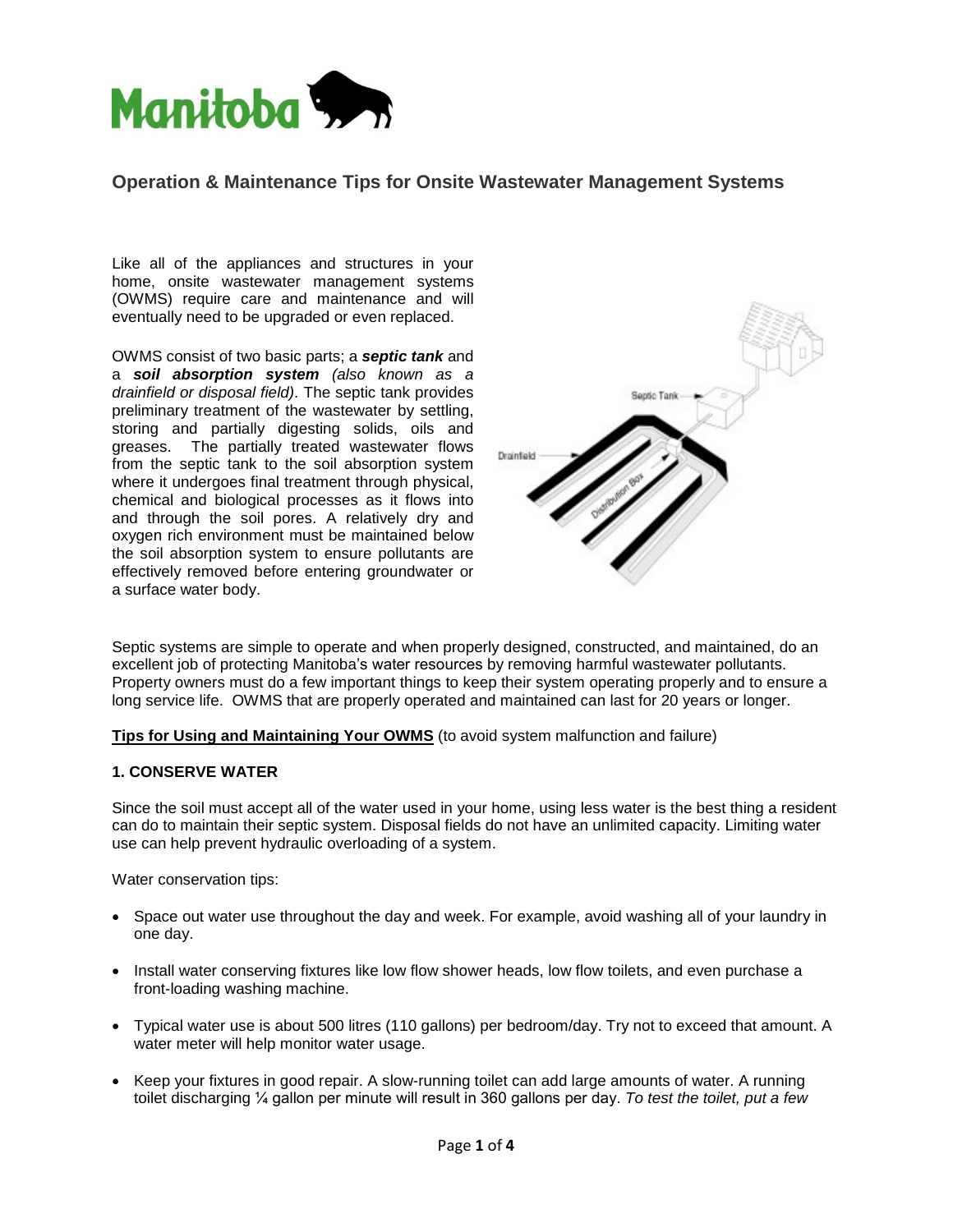drops of food colouring in the toilet tank. If it shows up in the bowl, it is leaking. It may take as long as an hour for colour to show in bowl.

- Wastewater not included in the system's design should not be put into the system. This may include wastewater from:
	- foundation weeping tile drains
	- a hot tub, spa or hydro massage bath exceeding a 2-person capacity
	- a swimming pool
	- an iron filter
	- water conditioning equipment that generates excessive amounts of wastewater

When the soil absorption system is overloaded with wastewater, the soil becomes saturated and can no longer provide effective treatment due to the lack of oxygen and reduced activity of the soil microorganisms. Under these conditions, wastewater pollutants are not effectively broken down and will accumulate in the soil pores and clog the disposal field. If these conditions persist, wastewater will pond in the disposal field and eventually surface on the ground thereby creating a potential risk to the environment and public health. A saturated soil absorption system can take a long time to recover and should be viewed as a warning that the system has been improperly located, designed, installed and/or operated and maintained. A continuously saturated system will fail and may be very difficult if not impossible to rejuvenate.

# **2. CAREFUL LANDSCAPING**

The soil absorption system is the most important part of an OWMS so it is very important to protect the soil absorption area. The following landscaping tips will help to maintain your soil absorption system:

- Divert downspouts and other rainwater drainage away from the soil absorption system area. The extra rainwater can overwhelm the disposal field.
- Keep pavement, decks, above ground pools, and out buildings off of and away from the soil absorption system area. Construction activity can compact the soil and structures limit access to the disposal field for maintenance.
- Avoid too much soil fill over the soil absorption system area. Increasing the depth of soil over the leach field limits the infiltration of air into the soil needed by the microorganisms to treat wastewater.
- Maintain adequate vegetative cover over the soil absorption system. Plant grass over and near your septic system. Roots from nearby trees or shrubs might clog and damage the treatment field. Keep the grass trimmed.
- Keep automobiles and heavy equipment off the system. Because systems are installed near the ground surface, the piping and septic tanks can be damaged by heavy traffic. Traffic will also compact the ground and reduce its ability to absorb sewage effluent which may then surface in the yard or back-up into the house. In winter, traffic (even from snowmobile paths) will drive frost deeper into the ground causing the system to freeze.

### **3. BE AWARE OF WHAT IS GOING INTO YOUR SYSTEM**

Owms work on natural processes similar to composing. Wastes that do not break down easily (*racial*<br>tissue, large amounts of vegetable scrapings, coffee grounds, chemicals, paints, oils, sanitary napkins, **2** of 4<br>**2** of *4*<br>**2** of 4<br>**2** of 4<br>**2** of 4 • The only wastes that should be disposed of in sinks and toilets are those that break down easily. OWMS work on natural processes similar to composting. Wastes that do not break down easily (facial applicators, condoms, medicines, pesticides, poisons, strong disinfectants, etc.) can damage a system or substantially increase the need to clean the septic tank.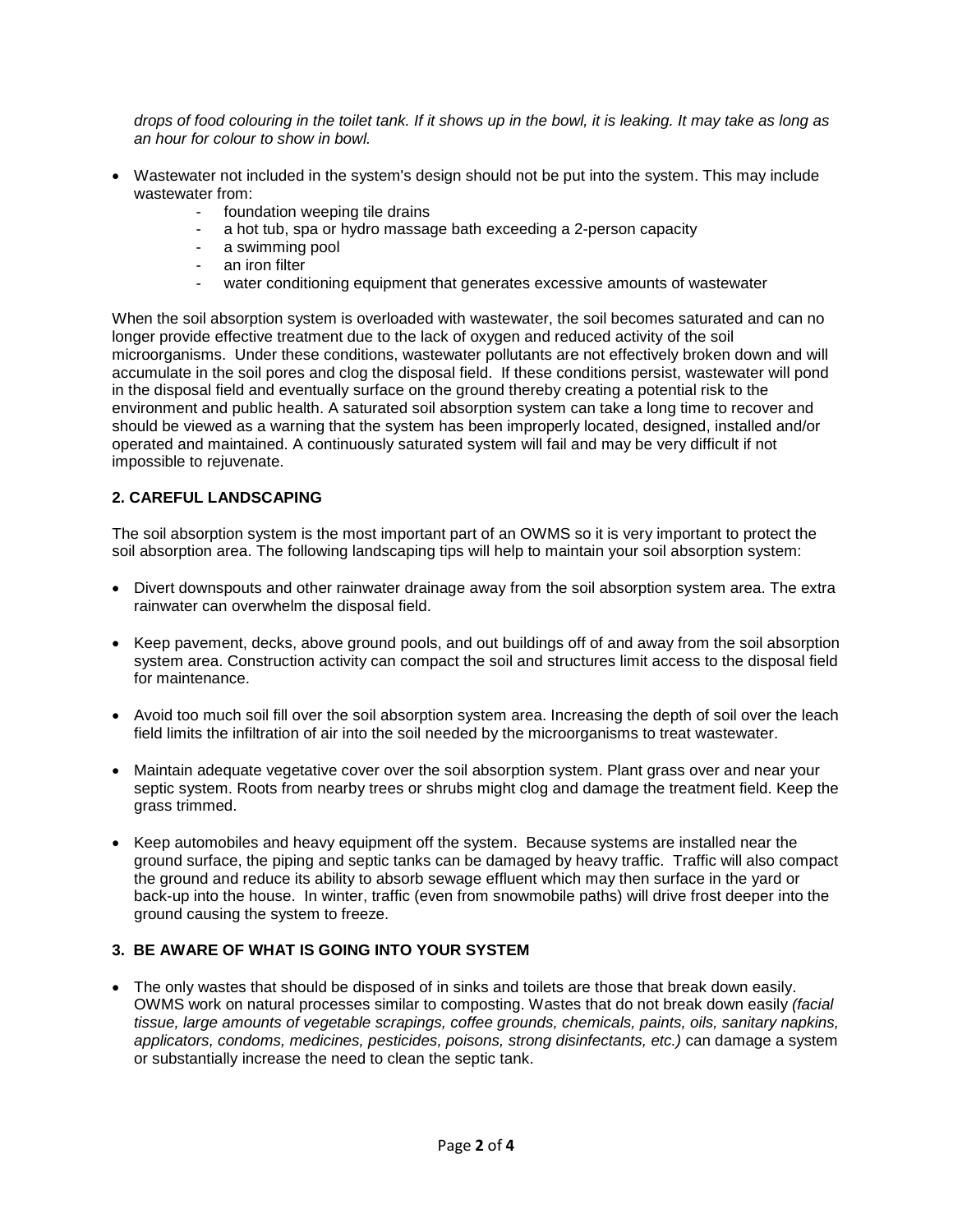- Grease and oil is hard to break down and when it eventually moves into the soil it will plug the soil pores and cause the soil absorption system to malfunction or fail.
- In-sink garbage disposal units can significantly increase the organic and inorganic content of wastewater. Excessive amounts of organic/inorganic material in the sewage may cause the system to fail.

# **4. PUMP OUT THE SEPTIC TANK**

If a septic tank is notregularly maintained, suspended solids and organic material will not settle out, and will be discharged into the soil absorption portion of a system. The additional suspended solids and organic material will clog the soil, eventually causing failure of the system.

- Do not wait for the system to back-up before you pump out your septic tank. Backs-ups can be caused by clogging of the soil from sewage solids transported out of a poorly maintained septic tank. Once the sewage backs-up, the damage is already done.
- Do not use biological or chemical additives in place of septic tank pumping. These products include bacteria, enzymes, yeasts, and inorganic or organic chemicals. If the additive increases the level of biological activity in the tank, the additional digestion of the sludge can increase the amount of gas given off by the microorganisms digesting the solids. This gas bubbles up and can cause the suspended material in the sewage to float up and not settle out in the tank as it should. It is then carried into the soil absorption system and can plug the soil pores that accept the wastewater.

**Other chemicals may emulsify greases, which will prevent their flotation and settlement in the scum layer of the septic tank.** They will then flow out to the soil and plug the soil pores. Some of these products may contain chemicals that will impair treatment processes in the soil absorption system portion and/or they will percolate down through the soil and contaminate groundwater and nearby wells.

- When the tank is pumped, **have the baffles inspected**. If they are missing or deteriorated, the tank will short circuit and not work properly. Have the baffles replaced with sanitary tees.
- If pumps are used in the system, **have any pump screens cleaned** (make sure they are re-installed) and have the control operations checked.

Tanks should be **checked every year in the spring or early summer** to determine how much sludge and scum has accumulated. Having the tank pumped out in the spring will allow the biological action to re-establish quicker during the warm summer months.

The size of the septic tank and the waste it receives affects how often it needs to be pumped out. If the bottom of the scum mat is less than 8 cm (5 in.) above the bottom of the baffle or outlet tee, or will be at this level before the next inspection, the tank should be scheduled for pumping.

If the top of the sludge layer is closer than 30 cm (12 in.) to the bottom of the outlet baffle or tee, or more importantly, if the bottom of the scum layer is within 8 cm (3 in.) of the bottom of the outlet baffle or tee, the tank should be pumped.